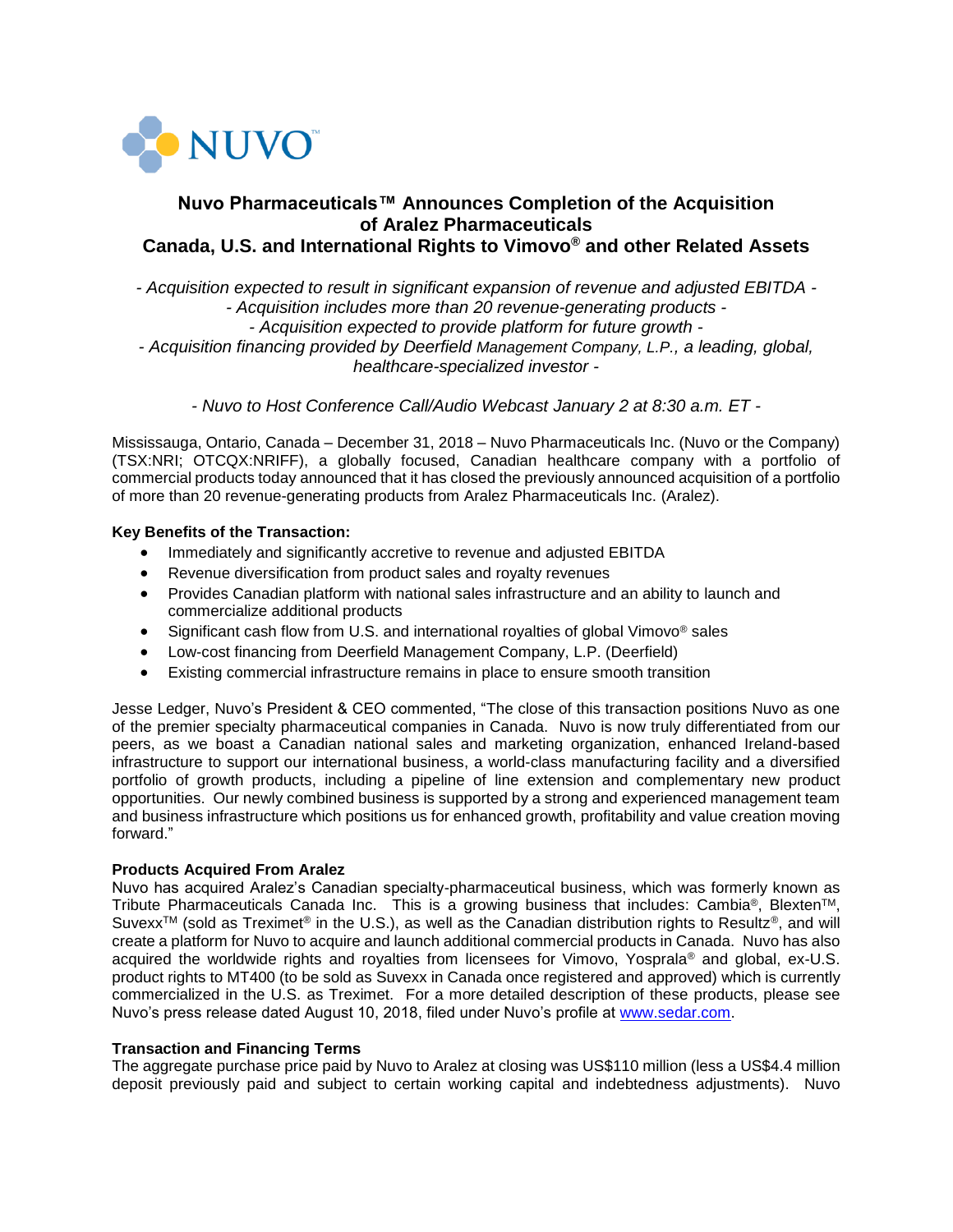satisfied the purchase price through funding provided by certain funds managed by Deerfield, a leading, global, healthcare-specialized investor. The transaction was approved by the Courts supervising Aralez's restructuring proceeds in both Canada and the United States.

The funding arrangements with Deerfield include a 6-year, 3.5% p.a. interest amortizing loan in the principal amount of US\$60 million, an 18-month 12.5% p.a. bridge loan in the principal amount of US\$6.0 million, the issuance by Nuvo to Deerfield of 6-year, 3.5% p.a. interest, senior secured convertible notes in the principal amount of US\$52.5 million, initially convertible into 19,444,444 common shares of the Company at a conversion price of US\$2.70 (the Notes) and approximately 25,555,556 million common share purchase warrants, each such warrant initially exercisable for one common share of the Company for a period of six years from the date of issuance at an exercise price of \$3.53 per share (the Warrants).

The issuance of common shares of the Company upon the conversion of the Notes and the exercise of the Warrants is subject to shareholder approval under the rules of the Toronto Stock Exchange (TSX). The Company intends to seek such shareholder approval on a post-closing basis (either by way of written consent or at a meeting of shareholders).

The description of the transaction with Aralez and the financing arrangements with Deerfield contained in this news release are qualified in their entirety by the reference to the definitive purchase agreements and definitive financing agreements, copies of which are or will be, as applicable, filed under Nuvo's profile at [www.sedar.com.](https://www.sedar.com/)

### **Management to Host Conference Call/Webcast**

Management will host a conference call to provide shareholders with additional details about the newly acquired business, its key products and further details regarding the financing transaction Wednesday, January 2, 2019 at 8:30 a.m. ET. To participate in the conference call, please dial 1 888 390 0546 or 416 764 8688. Please call in 15 minutes prior to the call to secure a line. You will be put on hold until the conference call begins.

A taped replay of the conference call will be available two hours after the live conference call and will be accessible until January 9, 2019 by calling 1 888 390 0541 or 416 764 8677 playback passcode 117886.

A live audio webcast of the conference call will be available through [www.nuvopharmaceuticals.com.](http://www.nuvopharmaceuticals.com/) Please connect at least 15 minutes prior to the conference call to ensure adequate time for any software download that may be required to hear the webcast.

### **About Nuvo Pharmaceuticals Inc.**

Nuvo (TSX: NRI; OTCQX: NRIFF) is a globally focused, healthcare company with a portfolio of commercial products and pharmaceutical manufacturing capabilities. Nuvo has four commercial products that are available in a number of countries: Pennsaid® 2%, Pennsaid, Resultz® and the heated lidocaine/tetracaine patch. Nuvo manufactures Pennsaid 2% for the U.S market, Pennsaid for the global market and the bulk drug product for the HLT Patch at its U.S. Food and Drug Administration (FDA), Health Canada and E.U. approved manufacturing facility in Varennes, Québec. For additional information, please visit [www.nuvopharmaceuticals.com.](http://www.nuvopharmaceuticals.com/)

#### **About Aralez Pharmaceuticals Inc.**

Aralez Pharmaceuticals Inc. is a specialty pharmaceutical company focused on delivering meaningful products to improve patients' lives by acquiring, developing and commercializing products in various specialty areas. Aralez's global headquarters is in Mississauga, Ontario, Canada and the Irish headquarters is in Dublin, Ireland. Further information about Aralez can be found at [www.aralez.com.](http://www.aralez.com/)

### **About Deerfield Management Company, L.P.**

Deerfield is an investment management firm, committed to advancing healthcare through investment, information and philanthropy. For more information about Deerfield, please visit [www.deerfield.com.](http://www.deerfield.com/)